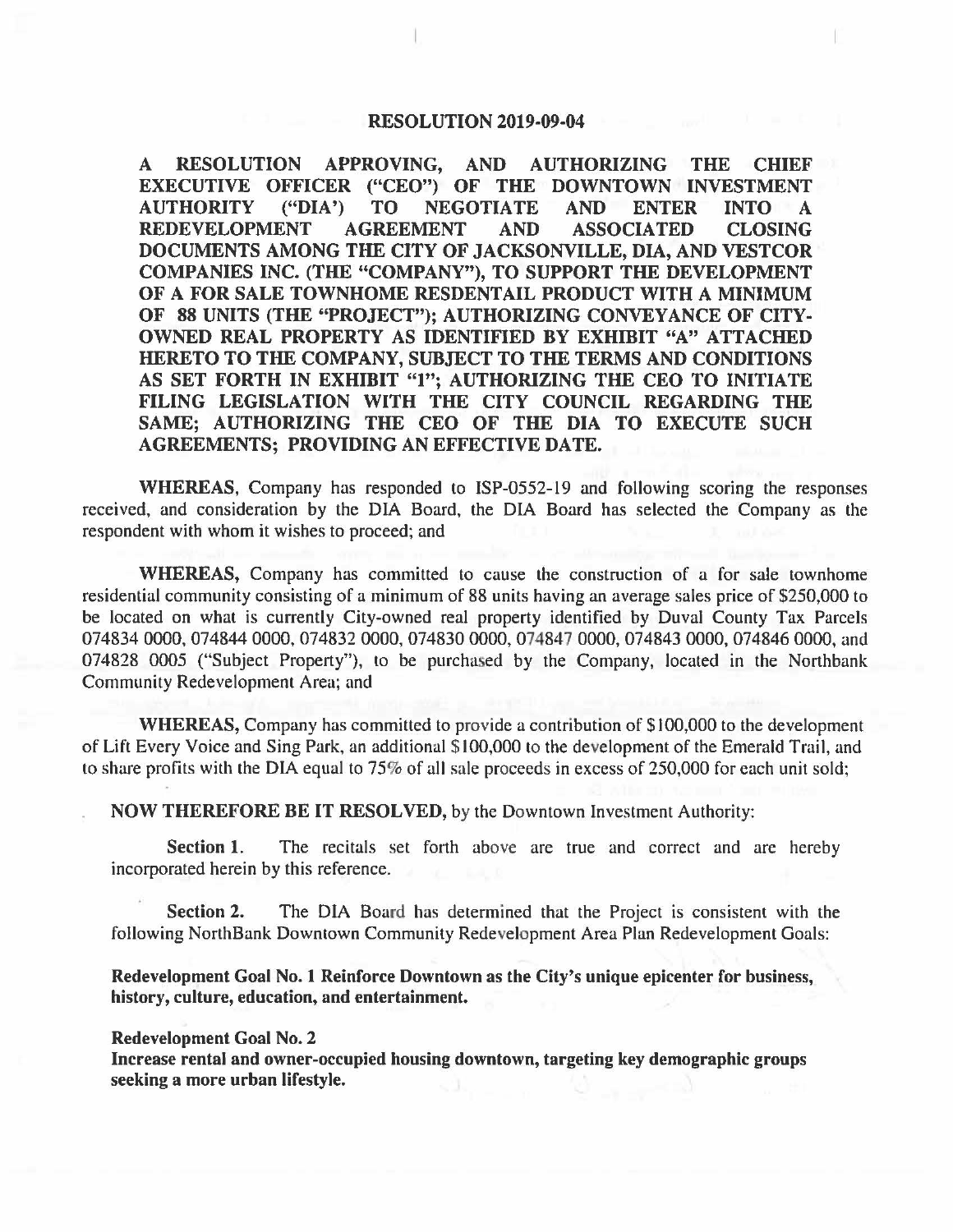Plan Umbrella 7 Housing – creating a critical mass of housing Downtown of all forms.

**Redevelopment Goal No. 4 Improve walkability/bikeability and connectivity to adjacent neighborhoods and the St. Johns River while creating highly walkable nodes.** 

**Redevelopment Goal No. 7 Use planning and economic development policies to promote design for healthy living.** 

### **Housing Incentive Programs**

The CRA Plan contemplates housing incentives, including the disposition of City land at reduced cost, in order to achieve Downtown housing goals. It expressly provides "The best way to attract a diverse population is by providing high quality housing and a wide range of housing types."

**The recommendations of the La Villa Strategy regarding development of the park parcel.** 

**The recommendations of the La Villa Strategy regarding the La Villa Heritage Trail: Making the neighborhood's history visible.** 

**Section 3.** Authorizing the CEO to negotiate the terms of a redevelopment agreement and associated closing documents in accordance with the terms outlined in the term sheet attached hereto as Exhibit I.

**Section 4.** Authorizing the CEO to initiate legislation for approval by City Council of the Redevelopment Agreement and related documents authorizing the disposition of City property in accordance with the terms authorized hereby.

**Section 5.** Authorizing the CEO of the Downtown Investment Authority to execute said agreements subject to the terms as described above.

**Section 6.** This Resolution, 2019-09-04, shall become effective on the date it is signed by the Chair of the DIA Board.

WITNESS: **DOWNTOWN INVESTMENT AUTHORITY** 

*t:t l,~(t,* 

Craig Gibbs, Chairman

VOTE: In Favor:  $\omega$  Opposed:  $\omega$  Abstained:  $\omega$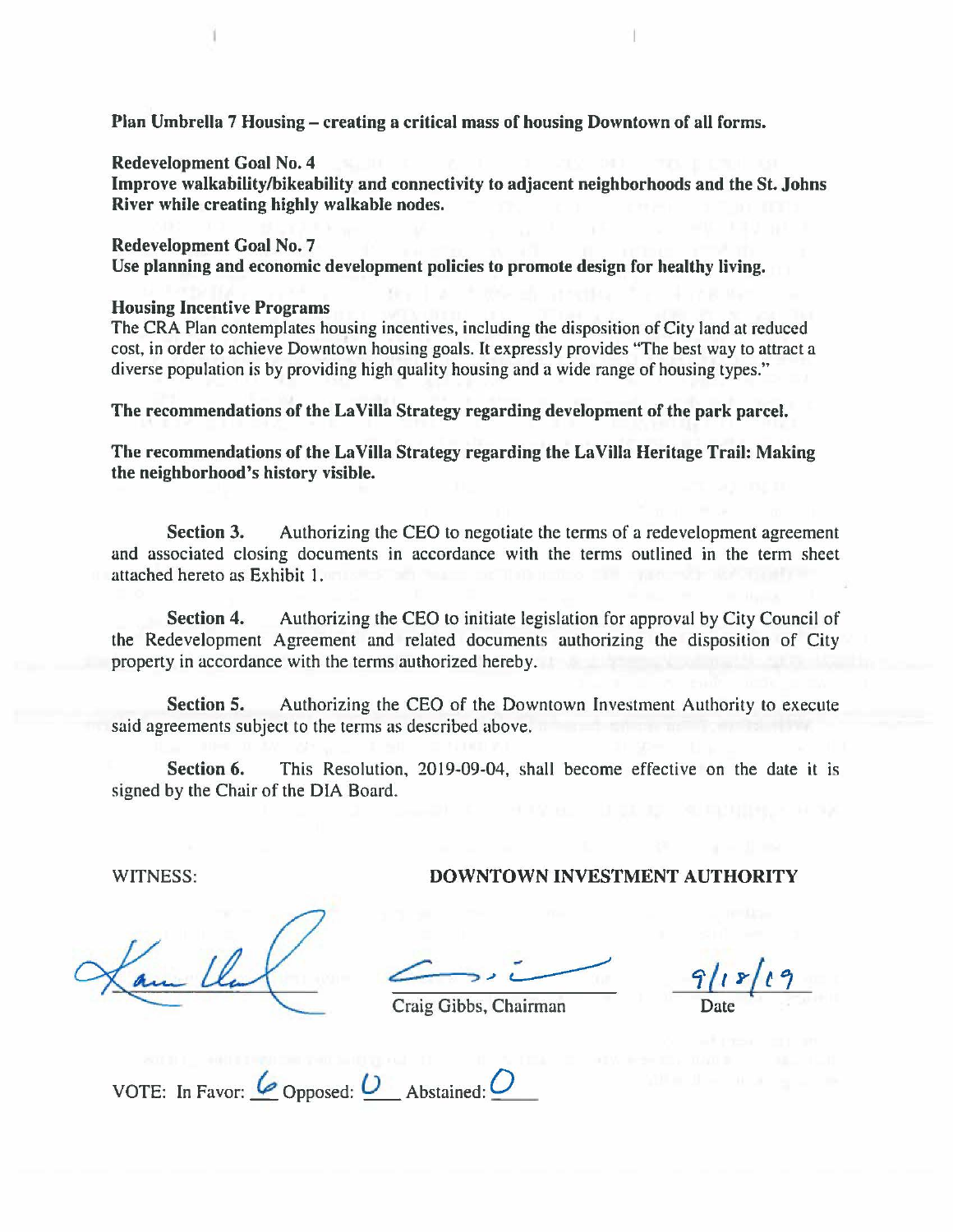# EXHIBIT A to 2019-09-04

PROPERTY CONSISTING OF DUVAL COUNTY TAX PARCELS 074834 0000, 074844 0000, 074832 0000, 074830 0000, 074847 0000, 074843 0000, 074846 0000, AND 074828 0005

Formal Legal Description to be prepared prior to closing